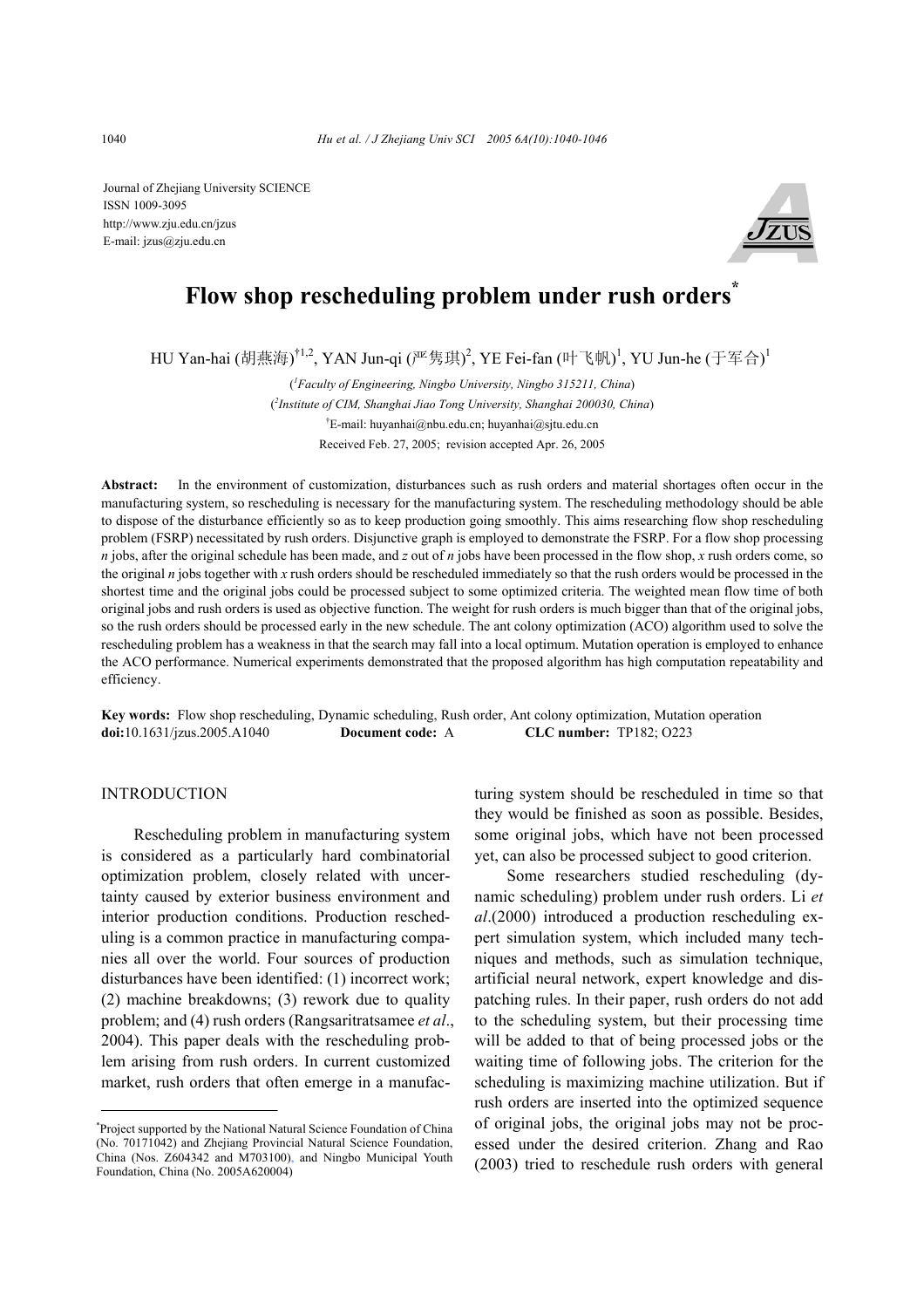method. If machines have idle periods, the rush orders will be inserted in these periods. If machines are not idle, some jobs with late due dates will be released, and the rush orders will be inserted in the released job periods. Then the released jobs will be rescheduled. With this rescheduling method, the rush orders may not be processed at the earliest time, and the original jobs may not be processed in optimized order. Sousa and Ramos (1999) proposed a negotiation protocol based on the contract net protocol. The negotiation protocol can handle exceptions such as machine breakdowns and rush orders.

Other researchers studied rescheduling problem with new orders arriving randomly (Aydin and Öztemel, 2000; Rangsaritratsamee *et al*., 2004). In fact, the rescheduling problem with new orders arriving randomly is a specialized situation of the rescheduling problem caused by rush orders, when the rush orders are considered as general new orders.

A rescheduling method introduced in this paper is different in that the original jobs will be processed under the criterion of minimum mean flow time, and simultaneously the rush orders are processed at the earliest time.

## PROBLEM DESCRIPTION

Provided that *n* jobs are being processed in a flow shop (FS) including *m* machines, the schedule is for *n* jobs and *x* rush orders to be processed in the FS, so the schedule must be adjusted so that the rush order products will be manufactured as soon as possible, and the original jobs will be processed under some criteria. This flow shop rescheduling problem (FSRP) can be demonstrated by a disjunctive graph. Suppose there are two jobs to be processed in an FS with a couple of machines originally, its disjunctive graph is shown in Fig.1.



**Fig.1 Disjunctive graph for FSP** 

In Fig.1, *N* represents the beginning point; *F* represents the terminal point; node numbers 1, 2 represent machines 1 and 2. For each job, there are single-end arcs pointing to node 2 from node 1. It means that the procedure of jobs is from machine 1 to machine 2. The beginning arc starting from *N* points to every point of node 1. Every point of node 2 points to *F* with an ending arc. Points with the same node number have double-end arcs, which means the possible order for jobs. During scheduling, these double-end arcs will become single-end arc to decide the processing order of jobs on the machines. There exist single-end arcs connecting node 1 and node 2 referring to different jobs. During scheduling, only one out of these single-end arcs will be kept, which will connect the last job on the previous machine and the first job on the next machine.

Assume that job 2 is processed first according to the original schedule. When it has been processed on machine 1, a rush order involving job 3 comes. So the manufacturing system must be rescheduled. The task of the scheduling is to determine the orders of jobs 1, 3 on machine 1 and orders of jobs 1, 2, 3 on machine 2. This situation can be demonstrated by a disjunctive graph like Fig.2.



**Fig.2 Disjunctive graph for FSRP**

In Fig.2, there are only single-end arcs from the node 1 referring to job 2 pointing to node 1 referring to other jobs, since job 2 has already been processed on machine 1. The relationship of other nodes is similar to Fig.1.

The objective function for FSRP is the weighted mean flow time of rush orders and the original jobs. It can be illustrated as Eq.(1).

$$
\min f = \frac{\lambda}{x} \sum_{j=1}^{x} (C_j - r_j) + \frac{1 - \lambda}{n} \sum_{j=1}^{n} C_j,
$$
 (1)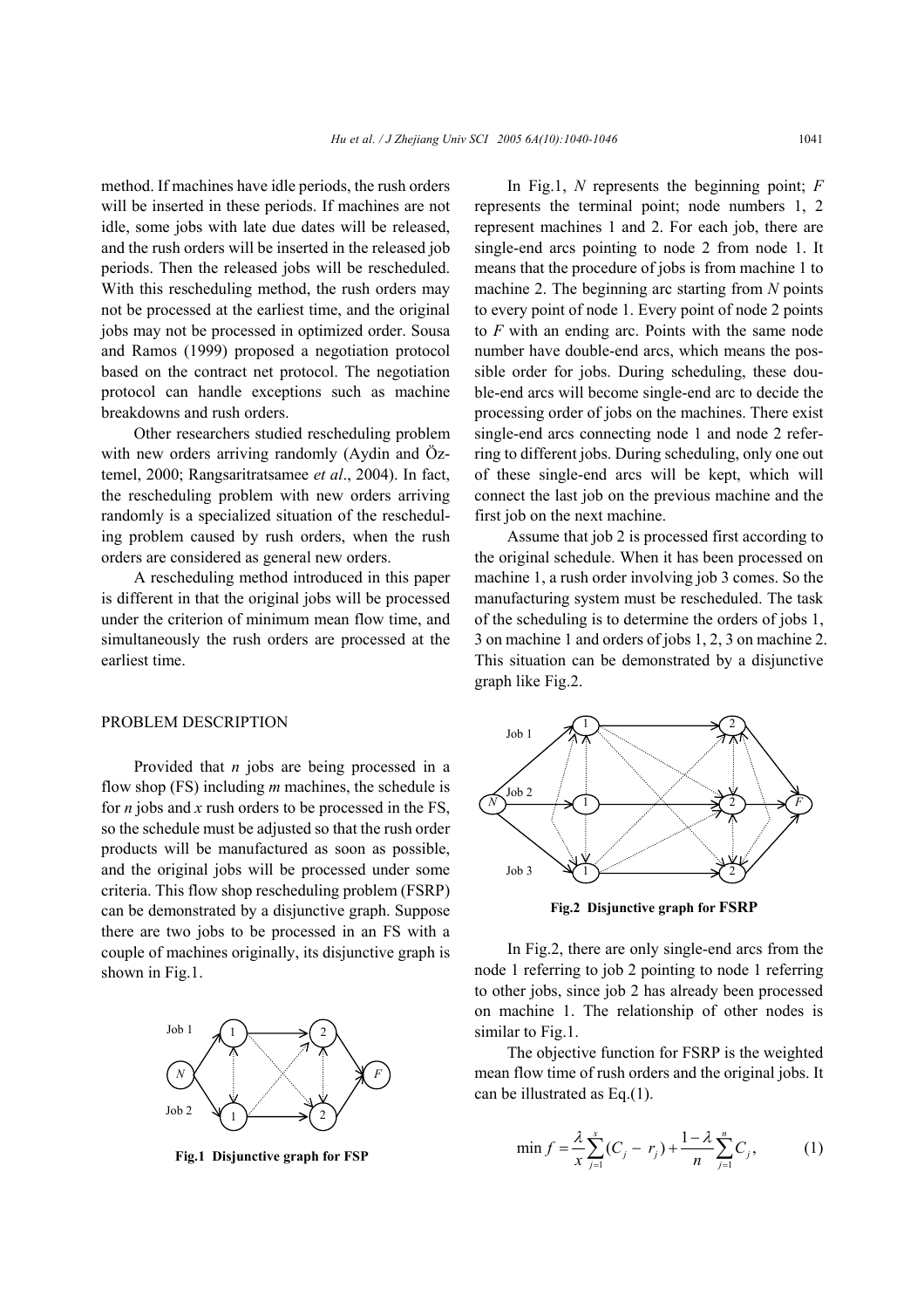where  $\lambda$  is the weight, which is in the area (0,1); *x* is the number of rush orders; *n* is the amount of original jobs;  $C_i$  is the finishing time of job *j*;  $r_i$  is the arrival time of rush orders.

## ACO ALGORITHM

Since the FS scheduling is an NP hard problem (Gourgand *et al*., 2003), the FSRP is NP hard too. It needs heuristic or meta-heuristic algorithm to obtain nearly optimal solution within reasonable time. The ACO algorithm was first introduced by Dorigo *et al*.(1996), which was one of the most hopeful meta-heuristics for combinatorial optimization problems (Ying and Liao, 2004). Researchers had applied the ACO algorithm to shop scheduling problems. Gagne *et al*.(2002) compared ACO algorithm with other heuristics such as genetic algorithm, simulated annealing approach, local search method and branch-and-bound algorithm, for the single machine scheduling problem with sequence-dependent setup times, and found that ACO was competitive and had certain advantage for bigger problems. T'kindt *et al*. (2002) applied ACO algorithm to solve a 2-machine bi-criteria flow shop scheduling problem with the objective of minimizing both the total completion time and the makespan criteria. Computational experiments showed its effectiveness compared to existing heuristics called INSERT and TGB. Wang and Wu (2003) applied the ACO algorithm to no-wait flow line batch scheduling with limited batch sizes, with the jobs being partitioned into groups and jobs of the same group being processed simultaneously as a batch by the batch processing machines. Comparisons with other algorithms such as A and G-NEH on the extended Taillard's benchmark problems showed that the ACO algorithm was very efficient and robust. Kumar *et al*.(2003) applied the ACO algorithm to scheduling of flexible manufacturing systems and found that it stabilized to the solutions with considerably lesser effort and in lesser time. Ying and Liao (2004) applied the ACO algorithm to permutation flow shop scheduling problem and compared its performance with other meta-heuristics such as genetic algorithm, simulated annealing, and neighborhood search. Their computational results demonstrated that ACO was a more effective meta-heuristic for the  $n/m/P/C_{max}$  permutation flow shop scheduling

problem.

The ACO algorithm is employed in this paper, because of its good features in scheduling problems as stated above. But searching by ACO may also fall into a local optimum solution, since ACO finds good routes by repeatedly feeding back pheromone to increase the pheromone of these good routes. The mutation operation introduced into ACO may help the algorithm jump out of the local optimization, so ACO with mutation (ACOM) was used to solve the FSRP in this paper.

### **Description of ACOM**

Ant colony optimization (ACO) is an evolutionary meta-heuristic for solving combinatorial optimization problems by using principles of communicative behavior found in real ant colonies (Colorni *et al*., 1991). When travelling, ants will leave pheromone for others. The following ants may choose route with more pheromones. The possibility for ant *k* to choose route  $(i, j)$  is

$$
p_{ij}^{k}(g) = \begin{cases} \frac{[\tau_{ij}(g)]^{\alpha}[\eta_{ij}(g)]^{\beta}}{\sum_{l \in allowed_k} [\tau_{ij}(g)]^{\alpha}[\eta_{ij}(g)]^{\beta}}, & \text{if } j \in allowed_k, \\ 0, & \text{else,} \end{cases}
$$

where  $\tau_{ij}(g)$  is the value of pheromone on route  $(i, j)$  at iteration *g*;  $\eta_{ii}(g)$  is the heuristic pheromone on route  $(i, j)$  at iteration *g*, which is calculated by some heuristics, such as earliest due date (EDD) first heuristic and so on;  $\alpha$ ,  $\beta$  are exponents to adjust the importance of pheromone left by previous ants and the heuristic pheromone. They are decided by simulation ahead of searching.  $allowed_k$  contains all possible routes to go for ant *k* at node *i* and iteration *g*.

After one iteration, computation is finished, the pheromone on all routes will be updated as follows:

$$
\tau(g+1) = \rho \times \tau(g) + \sum_{k=1}^{h} \Delta \tau_{ij}^{k}, \qquad (3)
$$

where  $\rho$  is a constant within [0, 1]. (1− $\rho$ ) means the evaporation speed of pheromone from iteration *g* to iteration *g*+1.  $\Delta \tau_{ii}^{k}$  is the increment of pheromone for ant *k* on route  $(i, j)$  from iteration *g* to  $g+1$  and is calculated as follows: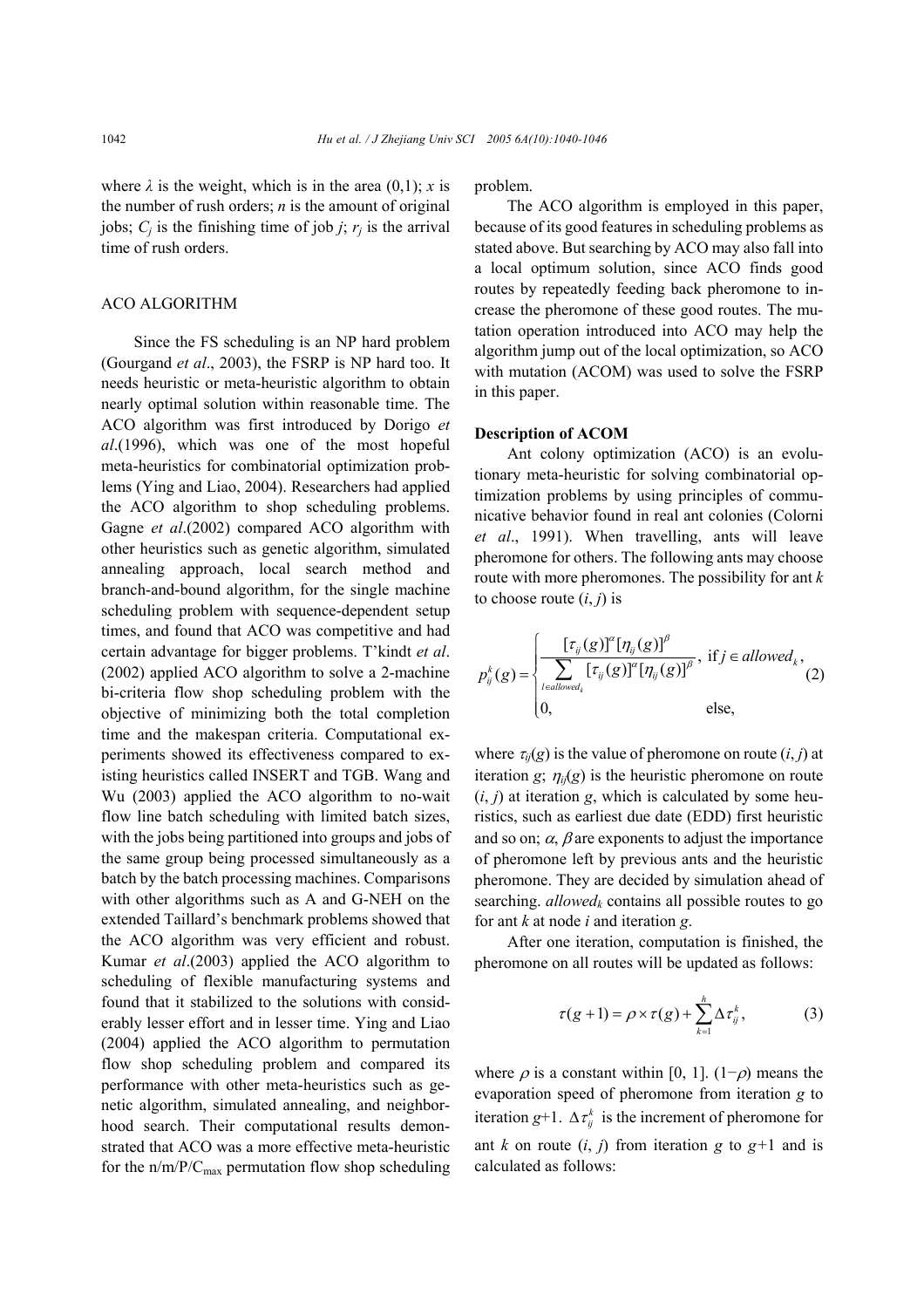where  $Q$  is a constant, which means the total pheromone that one ant leaves on a complete route from the beginning point to the terminal point.  $L_k$  means the proportion of pheromone of ant  $k$  left on route  $(i, j)$ and its total pheromone.

Before the rush orders are inserted, the searching procedure of the ACOM is as follows:

(1) Assume there are *h* ants at the beginning point *N*; there is unique original pheromone  $\tau_{ii}(0)$  on any route  $(i, j)$  at iteration 0;

(2) Calculate the heuristic pheromone  $\eta_{ii}(g)$  of ant  $k$  ( $k=1, 2, ..., h$ ) on route  $(i, j)$  at iteration  $g$  by some heuristics;

(3) If there is more than one route in the allowed list for ant  $k$ , compute their selection possibilities by Eq.(2). Confirm the route that ant  $k$  will choose by roulette;

(4) After the route that ant *k* chooses at point *i* is confirmed, the possible routes in the allowed list of other points may not be feasible. These infeasible routes must be deleted from the allowed lists of these points. But the pheromones of these routes are kept for future use;

(5) After ant *k* arrives at the final point *F*, the objective function value of its route is computed. Then a couple of points are selected randomly along this route, the route between the two points is reversed. This is mutation operation. A new route is produced by the mutation operation. Compare the objective function value of the original route and the new route. If the value of new route is less, the new route is accepted for ant *k*;

(6) After all ants reach the final point *F*, mutation operation is carried out, and the route for each ant is confirmed, the stopping condition is judged. If the stopping condition occurs, the optimization is stopped, and the best route with the least objective function value is outputted. Otherwise, update the pheromones of all routes by Eq.(3), turn to Step 2;

Jobs are arranged for processing according to the best route brought by the ACOM. If *x* rush orders come, after *z* original jobs have entered *y* machines in the FS, the FS must be rescheduled. Rescheduling can be done by ACOM also. But the first two steps in the above procedure should be changed.

(1) Fix only one route in the allowed list on the points referring to the *z* jobs and *y* machines at any iteration. Assume there are *h* ants at the beginning point *N*; there is unique original pheromone  $\tau_{ii}(0)$  on any route  $(i, j)$  at iteration 0.

(2) Calculate the heuristic pheromone  $\eta_{ij}(g)$  of ant  $k$  ( $k=1, 2, ..., h$ ) on route  $(i, j)$  at iteration *g* by some heuristics, when there is more than one choice in the allowed list.

#### **Allowed list**

Before the rush orders are inserted into the processing system, each ant gradually searches the routes through all nodes. Ants travel from point *N* to any one point of node 1. Before an ant finishes searching all points of node 1, the most routes from node 1 to node 2 in the allowed list are deleted. Only the last point of node 1 that ant travels has routes leading to all points of node 2 in its allowed list. The allowed lists from the previous nodes to next nodes are set the same as from node 1 to node 2. All points of last node *m* have only one route pointing to the ending point *F* in their allowed list.

When rush orders are inserted into the system, *z* out of original jobs had been processed or are being processed on *y* machines. The ants will travel through the points referring to these *z* jobs and *y* machines by fixed routes, since there is only one route in each allowed list of these points. Ants travel through points by node (1, 2, …, *m*) as above mentioned. In all points referring to one node, if there is a fixed route, ants travel through the fixed route first, and then travel through the other routes. Rush orders bring new nodes to the route which ants will pass, the routes pointing to these new nodes have higher content of heuristic pheromone, so these routes may be chosen at the earliest time after the fixed routes are traveled.

## NUMERICAL EXPERIMENTS

To our knowledge, there is no instance especially for FSRP under rush orders, so the FS benchmark instances (Beasley, 1990) *car*2 and *reC*41 are taken as examples. *car*2 is medium-scaled instance, while *reC*41 is large-scaled. The scale of *car*2 is job amount *n*=13, machine amount *m*=4. It is assumed that the latter one, two, or three jobs in *car*2 are rush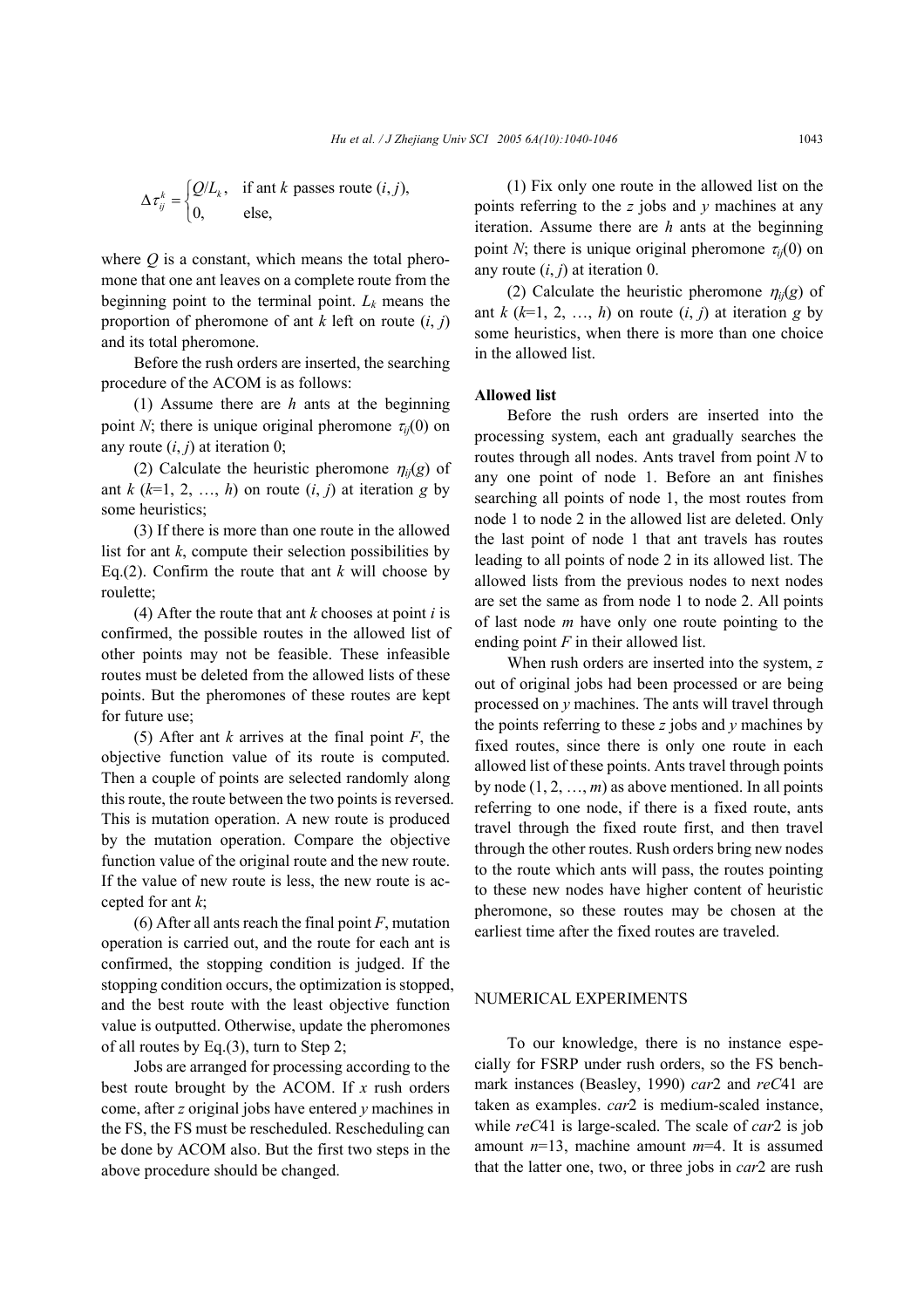orders respectively, and that in the three cases, the first one, two, or three jobs of the original optimized sequence have entered the FS, so 9 problems are obtained to study for *car*2. The scale of *reC*41 is job amount *n*=75, machine amount *m*=20. It is assumed that the last ten jobs are rush orders, while the first twenty jobs are being processed in FS for the originally optimized sequence. Both instances *car*2 and *reC*41 are taken to assess the performance of ACOM for medium-scaled and large-scale problems.

The original sequence is optimized on the criterion of mean flow time of original jobs. After the rush orders come, the sequence of all jobs is optimized according to Eq.(1). The coefficient  $\lambda$  in Eq.(1) is decided according to how urgent the rush orders are. When the rush orders are very urgent, the value of  $\lambda$ has big value (near 1). 0.8 is taken for  $\lambda$  in the study. According to several simulations, the weight in Eq.(3) is taken as  $\alpha=0.3$ ,  $\beta=0.7$ , the amount of ants *h* as 10. The amount of searching iteration *g* is 150 originally. Then the real computation iteration and time for getting the best solutions for each computation are recorded. The computation was run on a computer with Pentium 2.4 GHz CPU on Windows 2000. Every problem is computed 10 times randomly. The results are listed in Table 1. In the table,  $f_{\text{min}}$  refers to the least of the 10 times objective function values; *f*ave refers to the mean value of the 10 times objective function values computed by ACOM; *G* is the mean computation iterations to get the nearly optimal solution of 10 times computation; *T* refers to the mean CPU time to get the nearly optimal solution of 10 times computation with ACOM, while  $f_{\text{min}}$ ,  $G'$ ,  $T$  refers to the corresponding values of 10 times computation calculated by the traditional ACO.

In order to test how rapid the rush orders are being processed, the ratio  $\delta_1$  of the mean flow time of rush orders and the mean real processing time of the rush orders were calculated:

$$
\delta_1 = \frac{1}{x} \sum_{j=1}^x \left( L_j \middle/ \sum_{u=1}^m q_{ij} \right), \tag{4}
$$

where  $L_i$  is the flow time of rush order *j* in the FS for the least  $f$  (Eq.(1)). It is the difference of the completing time  $C_i$  and ready time  $r_i$  of the job. In this paper  $r_i$  is taken as  $C_z$ , which is the completion time of the *z*th job being processed in FS. *qij* is the real processing time of rush order *j* on machine *i*.  $\delta_1$  is not less than 1. The nearer it is to 1, the more rapid the rush orders are processed. It can be seen from Table 1 that  $\delta_1$  increases as rush orders increase. The result is shown in Fig.3a.

After rush orders are inserted in the original *n* jobs, the processing of the *n* jobs will be delayed. In order to test how much the original jobs are delayed, the ratio  $\delta_2$  of their mean flow time before and after the insertion of rush orders is calculated.

$$
\delta_2 = \sum_{j=1}^n C_j / \sum_{j=1}^n F_j , \qquad (5)
$$

where  $C_i$  is the flow time of original job *j* for the least  $f$ (Eq.(1)), after the rush orders are inserted.  $F_i$  is flow time of original job *j* for the least *f* (Eq.(1)), before the rush orders are inserted.  $\delta_2$  is not less than 1 either. The nearer it is to 1, the less the original jobs are delayed.

| Instance | $\overline{z}$ | х              | <b>ACOM</b> |                  |            |            |      |       | <b>ACO</b> |       |       |  |
|----------|----------------|----------------|-------------|------------------|------------|------------|------|-------|------------|-------|-------|--|
|          |                |                | $J_{\min}$  | $f_{\text{ave}}$ | $\delta_1$ | $\delta_2$ | G    | T'(s) | min        | G'    | T'(s) |  |
| car2     |                |                | 1951.7      | 1959.3           | 1.02       | 1.01       | 47.2 | 2.41  | 1951.7     | 70.6  | 3.23  |  |
|          |                | $\mathfrak{D}$ | 1942.1      | 1942.1           | 1.01       | 1.07       | 50.8 | 2.24  | 1942.1     | 68.3  | 2.97  |  |
|          |                | 3              | 2436.9      | 2440.7           | 1.15       | 1.08       | 46.3 | 2.20  | 2436.9     | 77.1  | 3.15  |  |
|          | $\overline{2}$ |                | 2776.4      | 2776.4           | 1.08       | 1.12       | 48.5 | 2.23  | 2776.4     | 80.4  | 3.46  |  |
|          |                | $\mathfrak{D}$ | 2766.8      | 2771.5           | 1.07       | 1.12       | 43.7 | 2.10  | 2766.8     | 74.7  | 3.34  |  |
|          |                | 3              | 3006.7      | 3011.8           | 1.24       | 1.16       | 52.4 | 2.05  | 3006.7     | 67.9  | 2.85  |  |
|          | 3              |                | 2873.8      | 2875.2           | 1.19       | 1.19       | 40.3 | 2.24  | 2873.8     | 79.0  | 3.88  |  |
|          |                | $\mathfrak{D}$ | 2864.2      | 2871.9           | 1.19       | 1.19       | 47.7 | 2.14  | 2864.2     | 72.4  | 3.17  |  |
|          |                | 3              | 3077.8      | 3082.6           | 1.35       | 1.22       | 42.0 | 2.06  | 3077.8     | 76.6  | 3.06  |  |
| reC41    | 10             | 20             | 2193.8      | 2198.3           | 1.8339     | 1.1211     | 78.5 | 54.8  | 2193.8     | 123.2 | 114.6 |  |

**Table 1 Computation results of benchmark instances**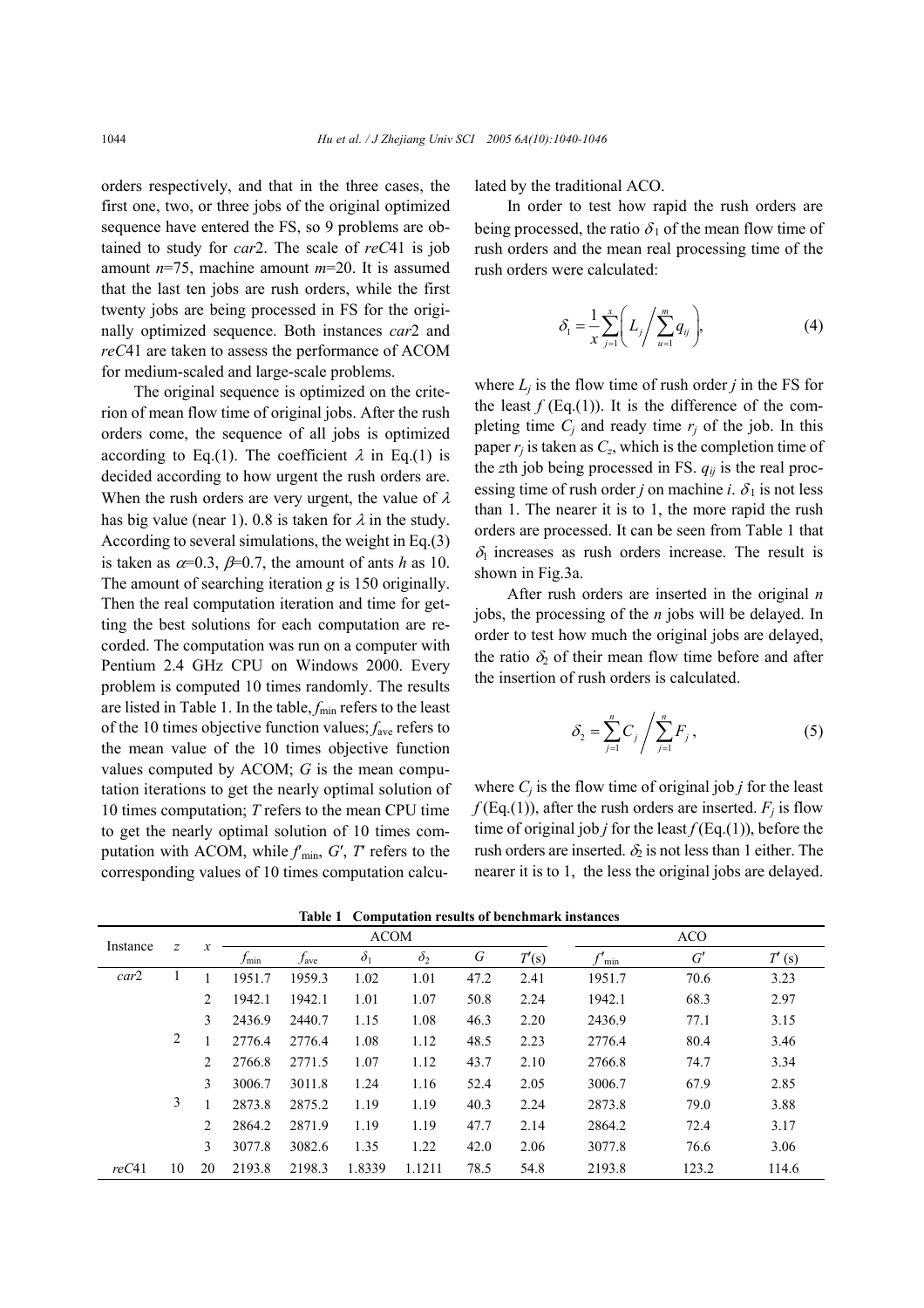It can be seen from Table 1 that  $\delta_2$  decreases as jobs being processed increase. The result is shown in Fig.3b.

It can also been seen that with ACOM the computation time is only about 2 s for *car*2 instance, 55 s for  $reC41$  instance, and that the values of  $f_{min}$  and *f*ave are so near. It means that the repeatability and co-



**Fig.3** The effects of *x*, *z* on  $\delta_1$  (a) and on  $\delta_2$ *x*: Rush orders; *z*: Processing jobs

mputation efficiency of ACOM algorithm are good. The computation time is about 115 s for *reC*41 instance with ACO, which is much longer than the time with ACOM. So ACOM is more efficient than ACO, when applying to FSRP.

Table 2 lists the beginning time *t* and completion time *C* of jobs on machines for *car*2 with the least objective function value, when there are 3 rush orders and 2 of original jobs has been processed in the flow shop.

# **CONCLUSION**

The rescheduling problem for flow shop under rush orders was studied in this work. Other kinds of rescheduling problem, such as order cancelling, material shortage, and machine breakdown, can be studied with similar methodology. If the disjunctive graph model is changed to describe open shop scheduling problem (OSP), job shop scheduling problem (JSP), or hybrid flow shop scheduling problem (HFSP), the methodology proposed in this paper can also be used to solve the rescheduling problem for these kinds of shops. If the rush orders are treated as new jobs coming randomly, the weight  $\lambda$  in Eq.(1) becomes 0.5. That means the dynamic scheduling problem with new jobs coming randomly is a specialized case of FSRP. The method used for FSRP is also suitable for dynamic scheduling problem with new jobs coming randomly.

**Table 2 Beginning and ending time of jobs on machines** 

|              |              | Machine 1 |      | Machine 2             |      | Machine 3 | Machine 4 |      |
|--------------|--------------|-----------|------|-----------------------|------|-----------|-----------|------|
| Job          |              | C         |      | $\mathcal{C}_{0}^{0}$ |      | C         |           |      |
|              | 1916         | 2570      | 2570 | 2717                  | 3152 | 3497      | 3721      | 4168 |
| 2            | 3992         | 4313      | 4578 | 5098                  | 5098 | 5887      | 5887      | 6589 |
| 3            | 25           | 37        | 49   | 196                   | 196  | 826       | 826       | 1081 |
| 4            | 3647         | 3992      | 3992 | 4578                  | 4578 | 4792      | 4934      | 5800 |
| 5            | 1238         | 1916      | 2022 | 2554                  | 2877 | 3152      | 3389      | 3721 |
| 6            | 2684         | 3647      | 3647 | 3792                  | 4133 | 4435      | 4709      | 4934 |
| $\mathbf{r}$ | $\mathbf{0}$ | 25        | 25   | 49                    | 49   | 191       | 191       | 780  |
| 8            | 5098         | 5972      | 5972 | 6489                  | 6489 | 6513      | 6823      | 7819 |
| 9            | 2570         | 2684      | 2717 | 3613                  | 3613 | 4133      | 4168      | 4709 |
| 10           | 4313         | 5098      | 5098 | 5641                  | 5887 | 6223      | 6589      | 6823 |
| 11           | 339          | 542       | 851  | 1061                  | 1072 | 1771      | 1771      | 2555 |
| 12           | 542          | 1238      | 1238 | 2022                  | 2022 | 2877      | 2877      | 3389 |
| 13           | 37           | 339       | 339  | 851                   | 851  | 1072      | 1081      | 1426 |

*t*: beginning time of jobs; *C*: completion time of jobs